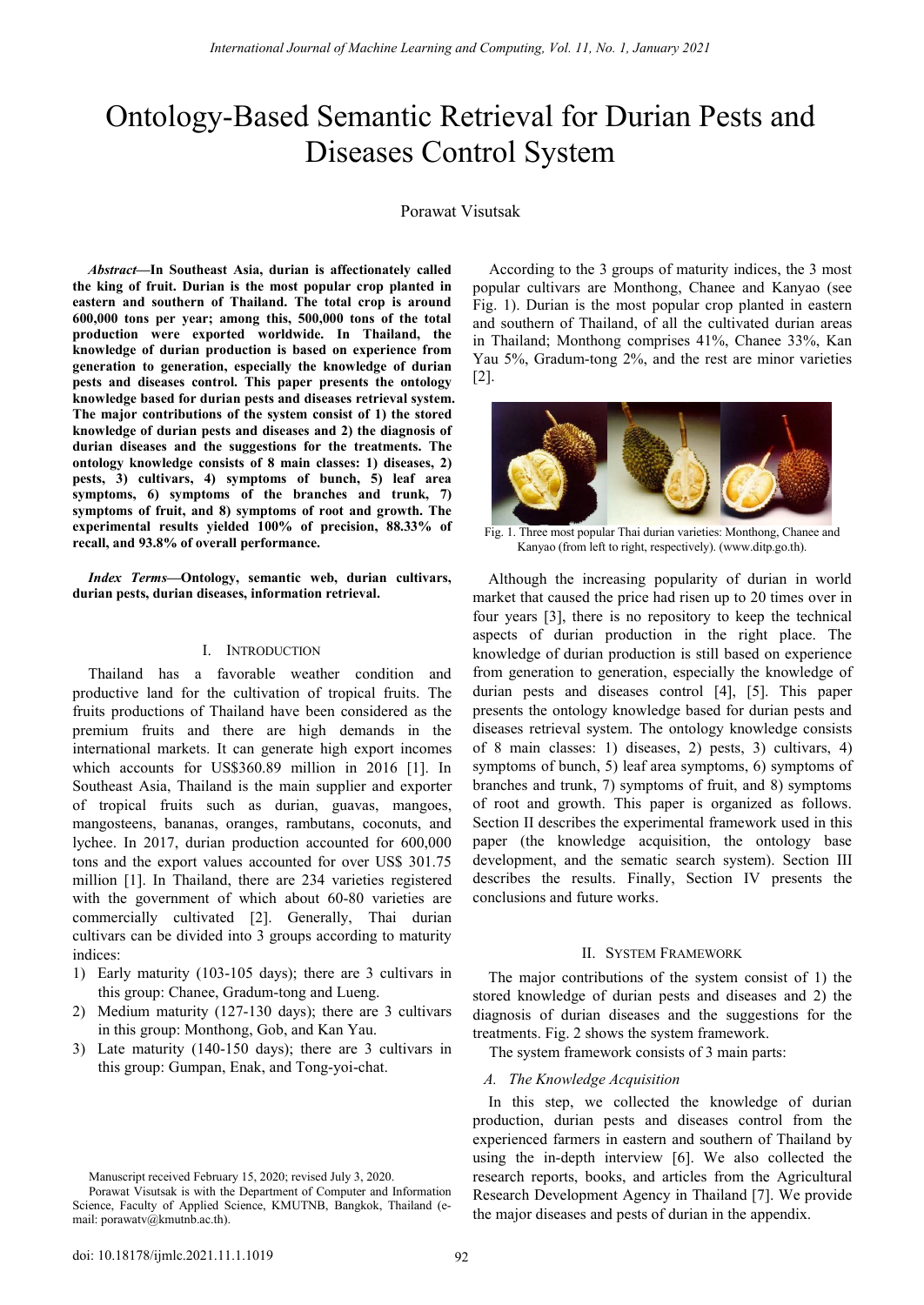

*d Computing, Vol. 11, No. 1, January 2021*<br>ontology by adopting from the two frameworks presented in<br>[8] and [9] (we surveyed many literatures about creating and<br>processing knowledge ontology, and we found that these 2<br>fr *d Computing, Vol. 11, No. 1, January 2021*<br>
ontology by adopting from the two frameworks presented in<br>
[8] and [9] (we surveyed many literatures about creating and<br>
processing knowledge ontology, and we found that these 2 *d Computing, Vol. 11, No. 1, January 2021*<br>
ontology by adopting from the two frameworks presented in<br>
[8] and [9] (we surveyed many literatures about creating and<br>
processing knowledge ontology, and we found that these 2 *frameworks were appropriated in* the two frameworks presented in [8] and [9] (we surveyed many literatures about creating and processing knowledge ontology, and we found that these 2 frameworks were appropriated for the o d Computing, Vol. 11, No. 1, January 2021<br>
ontology by adopting from the two frameworks presented in<br>
[8] and [9] (we surveyed many literatures about creating and<br>
processing knowledge ontology, and we found that these 2<br> d Computing, Vol. 11, No. 1, January 2021<br>
ontology by adopting from the two frameworks presented in<br>
[8] and [9] (we surveyed many literatures about creating and<br>
processing knowledge ontology, and we found that these 2<br> 1) Define Optical U. No. 1, January 2021<br>
1) Ontology by adopting from the two frameworks presented in<br>
1) and [9] (we surveyed many literatures about creating and<br>
processing knowledge ontology, and we found that these 2<br> mputing, *Vol. 11*, *No. 1*, *January* 2021<br>plogy by adopting from the two frameworks presented in<br>and [9] (we surveyed many literatures about creating and<br>ressing knowledge ontology, and we found that these 2<br>neworks were

- mputing, *Vol. 11*, *No. 1*, *January* 2021<br>plogy by adopting from the two frameworks presented in<br>and [9] (we surveyed many literatures about creating and<br>ressing knowledge ontology, and we found that these 2<br>neworks were mputing, *Vol. 11*, *No. 1, January* 2021<br>plogy by adopting from the two frameworks presented in<br>and [9] (we surveyed many literatures about creating and<br>ressing knowledge ontology, and we found that these 2<br>neworks were a mputing, *Vol. 11, No. 1, January 2021*<br>logy by adopting from the two frameworks presented in<br>and [9] (we surveyed many literatures about creating and<br>ressing knowledge ontology, and we found that these 2<br>neworks were appr blogy by adopting from the two frameworks presented in<br>and [9] (we surveyed many literatures about creating and<br>ressing knowledge ontology, and we found that these 2<br>neworks were appropriated for the ontology in the<br>cultur blogy by adopting from the two frameworks presented in<br>and [9] (we surveyed many literatures about creating and<br>ressing knowledge ontology, and we found that these 2<br>neworks were appropriated for the ontology in the<br>cultur and [9] (we surveyed many literatures about creating and<br>ressing knowledge ontology, and we found that these 2<br>neworks were appropriated for the ontology in the<br>cultural knowledge. The ontology base development<br>sists of 6 essing knowledge ontology, and we found that these 2<br>neworks were appropriated for the ontology in the<br>cultural knowledge. The ontology base development<br>sists of 6 consecutive steps:<br>Define Determining the domain and scope neworks were appropriated for the ontology in the<br>cultural knowledge. The ontology base development<br>sists of 6 consecutive steps:<br>Define Determining the domain and scope of the<br>ontology-based system, as we mentioned earlie cultural knowledge. The ontology base development<br>sists of 6 consecutive steps:<br>Define Determining the domain and scope of the<br>ontology-based system; as we mentioned earlier; the<br>system has been designed and developed for consists of 6 consecutive steps:<br>
1) Define Determining the domain and scope of the<br>
ontology-based system; as we mentioned earlier; the<br>
system has been designed and developed for the<br>
diagnosis of durian diseases and pes Define Determining the domain and scope of the<br>ontology-based system; as we mentioned earlier; the<br>system has been designed and developed for the<br>diagnosis of durian diseases and pests, therefore the<br>system can give the su ontology-based system; as we mentioned earlier; the<br>system has been designed and developed for the<br>diagnosis of durian diseases and pests, therefore the<br>system can give the suggestions for the treatments. By<br>the collecting system has been designed and developed for the diagnosis of durian diseases and pests, therefore the system can give the suggestions for the treatments. By the collecting the tacit knowledge of the durian farmers from gene diagnosis of durian diseases and pests, therefore the<br>system can give the suggestions for the treatments. By<br>the collecting the tacit knowledge of the durian farmers<br>from generation to generation, and the best practices o system can give the suggestions for the treatments. By<br>the collecting the tacit knowledge of the durian farmers<br>from generation to generation, and the best practices of<br>durian production from the Agricultural Research<br>Dev the collecting the tacit knowledge of the durian farmers<br>from generation to generation, and the best practices of<br>durian production from the Agricultural Research<br>Development Agency in Thailand, the system also gives<br>the s from generation to generation, and the best practices of<br>durian production from the Agricultural Research<br>Development Agency in Thailand, the system also gives<br>the suggestions of durian production plan based on the<br>soil c
- durian production from the Agricultural Research<br>
Development Agency in Thailand, the system also gives<br>
the suggestions of durian production plan based on the<br>
soil conditions, weathers, and rainfall in each year.<br>
2) Id Development Agency in Thailand, the system also gives<br>the suggestions of durian production plan based on the<br>soil conditions, weathers, and rainfall in each year.<br>2) Identifying classes and relations; the ontology<br>knowled the suggestions of durian production plan based on the<br>soil conditions, weathers, and rainfall in each year.<br>Identifying classes and relations; the ontology<br>knowledge consists of 8 main classes: 1) diseases, 2)<br>pests, 3) c soil conditions, weathers, and rainfall in each year.<br>
2) Identifying classes and relations; the ontology<br>
knowledge consists of 8 main classes: 1) diseases, 2)<br>
pests, 3) cultivars, 4) symptoms of bunch, 5) leaf area<br>
sy Identifying classes and relations; the<br>knowledge consists of 8 main classes: 1) d<br>pests, 3) cultivars, 4) symptoms of bunch, 5<br>symptoms, 6) symptoms of branches and<br>symptoms of fruit, and 8) symptoms of root an<br>Defining t knowledge consists of 8 main classes: 1) diseases, 2)<br>pests, 3) cultivars, 4) symptoms of bunch, 5) leaf area<br>symptoms, 6) symptoms of branches and trunk, 7)<br>symptoms of fruit, and 8) symptoms of root and growth.<br>3) Defin pests, 3) cultivars, 4) symptoms of bunch, 5) leaf area<br>symptoms, 6) symptoms of branches and trunk, 7)<br>symptoms of fruit, and 8) symptoms of root and growth.<br>Defining the concept; we defined the properties into 3<br>types (I
- symptoms, 6) symptoms of branches and trunk, 7)<br>symptoms of fruit, and 8) symptoms of root and growth.<br>3) Defining the concept; we defined the properties into 3<br>types (IS-A, p/o, and a/o; we demonstrated the hierarchy<br>clu symptoms of fruit, and 8) symptoms of root and growth.<br>Defining the concept; we defined the properties into 3<br>types (IS-A,  $p/o$ , and  $a/o$ ; we demonstrated the hierarchy<br>clustering using the Dendrogram as shown in Fig. 3): 3) Defining the concept; we defined the properties into 3<br>types (IS-A,  $p/o$ , and  $a/o$ ; we demonstrated the hierarchy<br>clustering using the Dendrogram as shown in Fig. 3):<br>a) "IS-A" e.g., Powdery mildew is-a durian disease.
- 
- 
- 
- 
- 
- 



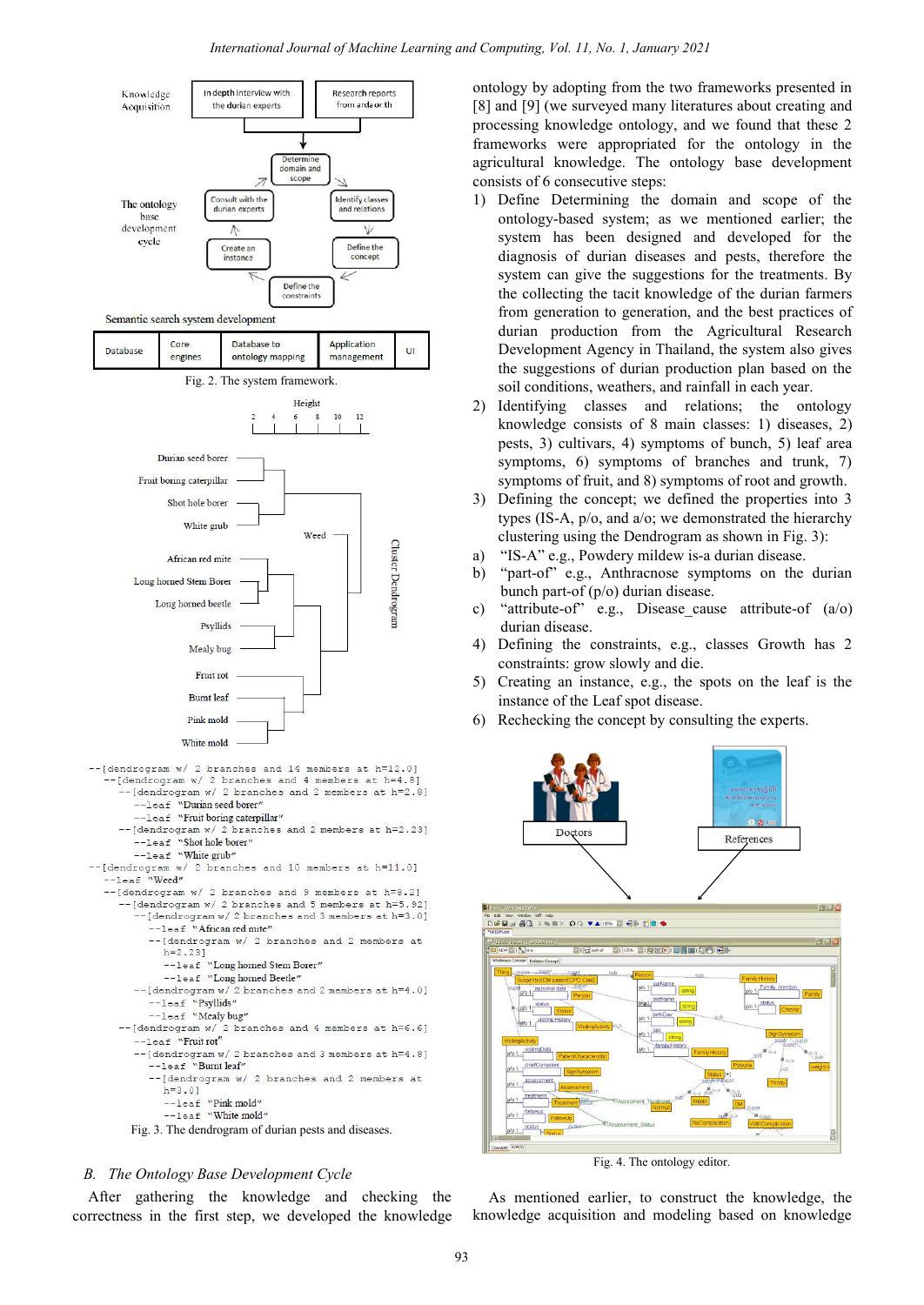International Journal of Machine Learning and Computing, Vol. 11, No. 1, Januar<br>engineering approach required an effective tools for search will be shown at the bott<br>capturing expert opinion in form of durian pests and<br>dis International Journal of Machine Learning and Computing, Vol. 11, No. 1, Januar<br>
engineering approach required an effective tools for search will be shown at the bott<br>
capturing expert opinion in form of durian pests and<br> International Journal of Machine Learning and Computing, Vol. 11, No. 1, Janu<br>
engineering approach required an effective tools for search will be shown at the bc<br>
capturing expert opinion in form of durian pests and<br>
dise International Journal of Machine Learning and Computing, Vol. 11, No. 1, Janua<br>
engineering approach required an effective tools for search will be shown at the bott<br>
capturing expert opinion in form of durian pests and<br>
d International Journal of Machine Learning and Computing, Vol. 11, No.<br>
engineering approach required an effective tools for search will be shown at<br>
capturing expert opinion in form of durian pests and<br>
diseases control pr International Journal of Machine Learning and Computing, Vol. 11, No. 1, Janu<br>
engineering approach required an effective tools for search will be shown at the b<br>
capturing expert opinion in form of durian pests and<br>
disea International Journal of Machine Learning and Computing, Vol. 11, No. 1, engineering approach required an effective tools for search will be shown at the capturing expert opinion in form of durian pests and diseases contro International Journal of Machine Learning and Computing, Vol. 11, No. 1, January experiency approach required an effective tools for search will be shown at the between the equivering expert opinion in form of durian pests International Journal of Machine Learning and Computing. Vol. 11, No. 1<br>
engineering approach required an effective tools for search will be shown at<br>
capturing expert opinion in form of durian pests and<br>
diseases control International Journal of Machine Learning and Computing, Vol. 11, No. 1, Januar<br>
engineering expert optimin in form of durian pests and will be shown at the bot<br>
capturing expert optimin in form of durian sets control prac International Journal of Machine Learning and Computing, Vol. 11, Ne<br>
engineering expert opinion in form of durian pests and<br>
diseases control practice guidelines. We investigated many<br>
tools to use as the ontology editor, engineering approach required an effective<br>capturing expert opinion in form of durian<br>diseases control practice guidelines. We investi;<br>tools to use as the ontology editor, and we<br>Protégé [10] and Hozo [11] are now the<br>ont gineering approach required an effective tools for search will be shown at the be thuring expert opinion in form of durian pests and<br>
seases control practice guidelines. We investigated many<br>
bls to use as the ontology edi Example approach in the consister of 8 classes as the consistered and Diseases Control System consists of 8 classes as shown at the Construction of the consister of the consister of the consister of the consister of the co Explaining Explanation and in the model of structural pession and the class that could be disease control particle guidelines. We investigated many<br>
Protégé [10] and Hozo [11] are now the well-known<br>
ontology editors. Fig. dresses to the ontology editor, and we found that<br>tools to use as the ontology editor, and we found that<br>Protégé [10] and Hozo [11] are now the well-known<br>ontology editors. Fig. 4 shows the example of the Hozo<br>ontology edi TABLE I: CLASSES OF DURIAN PESTS AND DISEASES<br>Disease JID<br>Disease Atmet<br>Disease Same and the video of structural knowledge<br>ractices from the Agricultural Research Development<br>Agency in Thailand.<br>The Ontology-based Semantic

|  | <b>TABLE I: CLASSES OF DURIAN PESTS AND DISEASES</b> |  |
|--|------------------------------------------------------|--|
|  |                                                      |  |

| $\overline{Attribute}$                                                                                                   | <b>Relation</b>          | <b>Class</b>                                                                                                                                                   |                                                       | Seatsweap<br>٠<br>Path                                                                                                                                                         |  |  |  |  |  |  |
|--------------------------------------------------------------------------------------------------------------------------|--------------------------|----------------------------------------------------------------------------------------------------------------------------------------------------------------|-------------------------------------------------------|--------------------------------------------------------------------------------------------------------------------------------------------------------------------------------|--|--|--|--|--|--|
| Disease ID                                                                                                               | $a/\alpha$               |                                                                                                                                                                | Disease ID                                            | $\bullet$ ls A<br>Condition<br>consumers.                                                                                                                                      |  |  |  |  |  |  |
| Disease Name                                                                                                             | $a/\alpha$               |                                                                                                                                                                |                                                       | Disease_Cause condition<br>$\bullet$ $\qquad$ $\bullet$<br>Search<br>Disease Outbreak                                                                                          |  |  |  |  |  |  |
| Disease Symptom                                                                                                          | $a/\alpha$               |                                                                                                                                                                |                                                       | Disease<br>Disease Name                                                                                                                                                        |  |  |  |  |  |  |
| Disease Cause                                                                                                            | $a/\alpha$               |                                                                                                                                                                | records (1)                                           | Diseas                                                                                                                                                                         |  |  |  |  |  |  |
| Disease Outbreak                                                                                                         | $a/\alpha$               |                                                                                                                                                                | vaupuora aire<br><b>TSA</b><br><b>Tea</b>             | Sever<br>53109<br>$n\gamma$<br>$\vec{u}$<br>6000<br><b>SED</b><br><b>Tre</b><br><b>Sse</b><br><b>Tea</b><br>การรักษาโรค<br>ennstraatse                                         |  |  |  |  |  |  |
| Disease Prevention                                                                                                       | $a/\alpha$               |                                                                                                                                                                | <b>WEIGHTER</b><br>02<br><b>vides</b><br>Fruit boring | หลั่นครากถูลานคล<br>หนอนเจาะและปันทัลงหนึ่ง<br>-<br>เพื่อน ใปจนยังคลใหญ่ ทำใ<br>เจาะค้นเช่าไปจนยังเนื้อ จะพ<br>เพรินาเพลนี้คนยังหรือนไก<br>ทเรียว เมืองเพรอย<br>visanssamas bi |  |  |  |  |  |  |
| Disease_Contagion                                                                                                        | $a/\alpha$               |                                                                                                                                                                |                                                       | to tumina ana facili<br>อาศัยพิธรรณีอณิสนี<br>ตัวหนอจอลลลา<br>ทำอาจ หรือป้องกัน<br>ผลทุนใจพลัวออกรขอ<br><b>NAMON TO ATTACH</b>                                                 |  |  |  |  |  |  |
| Pest Disease                                                                                                             | p/o                      | Pests                                                                                                                                                          |                                                       | <b>INTERSEUTER TATAS</b><br>Fig. 6. The search scro                                                                                                                            |  |  |  |  |  |  |
| Durian Cultivar                                                                                                          | p/o                      | Cultivars                                                                                                                                                      |                                                       |                                                                                                                                                                                |  |  |  |  |  |  |
| Symptom Bunch                                                                                                            | p/o                      | Symptoms of bunch                                                                                                                                              |                                                       | <b>TABLE II: THE EXPER</b>                                                                                                                                                     |  |  |  |  |  |  |
| Symptom leaf                                                                                                             | p/o                      | Leaf area symptoms                                                                                                                                             | Case                                                  | <i><b>Ouerv</b></i>                                                                                                                                                            |  |  |  |  |  |  |
| Symptom Branch                                                                                                           | p/o                      | Symptoms of branches and                                                                                                                                       | 1                                                     | Symptoms of bunch: White m                                                                                                                                                     |  |  |  |  |  |  |
| Symptom fruit                                                                                                            | p/o                      | trunk<br>Symptoms of fruit                                                                                                                                     | $\overline{2}$                                        | Leaf area symptoms: Burnt lea                                                                                                                                                  |  |  |  |  |  |  |
|                                                                                                                          |                          |                                                                                                                                                                |                                                       | Leaf area symptoms: Pink mo                                                                                                                                                    |  |  |  |  |  |  |
| Symptom Root Growth                                                                                                      | p/o                      | Symptoms of root and growth                                                                                                                                    | 3                                                     | Symptoms of branches and tru<br>Pink mold                                                                                                                                      |  |  |  |  |  |  |
| C. The Semantic Search System                                                                                            |                          |                                                                                                                                                                | $\overline{4}$                                        | Symptoms of branches and tru<br>Shot hole borer                                                                                                                                |  |  |  |  |  |  |
| After rechecking the concept with the durian experts and<br>checking the references in arda.or.th, the last phase of the | $\overline{\phantom{0}}$ | Symptoms of fruit: die<br>Symptoms of root and growth                                                                                                          |                                                       |                                                                                                                                                                                |  |  |  |  |  |  |
| framework is to develop the semantic search system. We                                                                   | 6                        | Symptoms of fruit: grow slow                                                                                                                                   |                                                       |                                                                                                                                                                                |  |  |  |  |  |  |
| used the Ontology Application Management Framework:<br>OAM [13]. The OAM consists of 2 major components:                 | $\tau$                   | Symptoms of root and growth<br>Root rot and Foot rot                                                                                                           |                                                       |                                                                                                                                                                                |  |  |  |  |  |  |
| $\mathbf{D}$                                                                                                             |                          | The Database to Ontology Mapping Component; we                                                                                                                 | 8                                                     | Pest: Long horned beetle                                                                                                                                                       |  |  |  |  |  |  |
|                                                                                                                          |                          | used OWL (Web Ontology Language) for mapping data<br>from database to the ontology base. The results of<br>manning data will be transformed into RDF (Resource | 9                                                     | Symptoms of bunch: die<br>Pest: Mealy bugs                                                                                                                                     |  |  |  |  |  |  |

- 
- The rechecking the concept with the durian experts and<br>
show to the king the references in arda.or.th, the last phase of the<br>
lework is to develop the semantic search system. We<br>
lework is to develop the semantic search s User an end of the symptoms of mathemolynoms of the symptoms of not and growth<br>
it the Ontology Application Management Framework:<br>
It the Ontology Application Management Framework:<br>
It is to develop the semantic search sy Example the State of the State of the State of State of State of State of State of State of Melicular of the Catalogne of the State of State of Melicular of the Database to Ontology Language) for mapping component; we can FREE CONSTRINGT SURVED INTERENT STRINGT SURVED INTEREST AND RESULTS SURFACT AND STRINGT STRINGT STRINGT STRINGT STRINGT STRINGT STRINGT STRINGT STRINGT STRINGT STRINGT STRINGT STRINGT STRINGT AND SURFACT ON THE SCREEN CONT Ontology Mapping Component, we<br>
Dutology Language) for mapping data<br>
the ontology base. The results of<br>
be transformed into RDF (Resource<br>
work) format.<br>
figuration Component; this User<br>
be used as the query component and<br> From database to the ontology-base. The results of<br>
mapping data will be transformed into RDF (Resource<br>
Description Framework) format.<br>
The Search Configuration Component; this User<br>
Interface (UI) will be used as the qu mapping data will be transformed into RDF (Resource<br>
Description Framework) format.<br>
2) The Search Configuration Component; this User<br>
Interface (UI) will be used as the query component and<br>
shown in Fig. 6, b<br>
user can c The Search Configuration Component; this User<br>
Interface (UI) will be used as the query component and<br>
shown in Fig. 6, by g<br>
user can choose the pest and disease symptoms; with the user can choose the pest and disease sy Interface (UI) will be used as the query component and<br>
shown in Fig. 6, by gi<br>
user can choose the pest and disease symptoms; with the<br>
configuration setting and the relations of the during<br>
symptoms, the query results wi





| Disease Outbreak                                                                                                                                                                                                                                                                                                                                                                                   | a/o |                                                                                                                                                                                                            | Disease_Symptom                                                |                                                                                    |                |                |                |                  |                  |
|----------------------------------------------------------------------------------------------------------------------------------------------------------------------------------------------------------------------------------------------------------------------------------------------------------------------------------------------------------------------------------------------------|-----|------------------------------------------------------------------------------------------------------------------------------------------------------------------------------------------------------------|----------------------------------------------------------------|------------------------------------------------------------------------------------|----------------|----------------|----------------|------------------|------------------|
| Disease Prevention                                                                                                                                                                                                                                                                                                                                                                                 | a/o |                                                                                                                                                                                                            |                                                                | warauwana<br>maax<br>Fruit boring<br>caterpillar<br>ทุเรียน เมื่อทบรอย             |                |                |                |                  |                  |
| Disease_Contagion                                                                                                                                                                                                                                                                                                                                                                                  | a/o |                                                                                                                                                                                                            |                                                                | ทำลาดของทนลา ได้<br>ไข้ในที่ข้อควกเขียนั้ง<br>ตัวหนอจะอุดงาก<br>ท่างาน หรือน้องกัน |                |                |                |                  |                  |
| Pest Disease                                                                                                                                                                                                                                                                                                                                                                                       | p/O | Pests                                                                                                                                                                                                      |                                                                |                                                                                    |                |                |                |                  |                  |
| Durian Cultivar                                                                                                                                                                                                                                                                                                                                                                                    | p/o | Cultivars                                                                                                                                                                                                  | Fig. 6. The search screen and the result.                      |                                                                                    |                |                |                |                  |                  |
| Symptom Bunch                                                                                                                                                                                                                                                                                                                                                                                      | p/O | Symptoms of bunch                                                                                                                                                                                          |                                                                | TABLE II: THE EXPERIMENTAL RESULTS                                                 |                |                |                |                  |                  |
| Symptom_leaf                                                                                                                                                                                                                                                                                                                                                                                       | p/o | Leaf area symptoms                                                                                                                                                                                         | Case                                                           | <b>Ouery</b>                                                                       |                | A    B         | C              | $\boldsymbol{P}$ | R                |
| Symptom Branch                                                                                                                                                                                                                                                                                                                                                                                     | p/o | Symptoms of branches and<br>trunk                                                                                                                                                                          | 2                                                              | Symptoms of bunch: White mold<br>Leaf area symptoms: Burnt leaf                    | -1<br>-1       | -1<br>-1       | 2<br>-1        | 100<br>100       | 50<br>100        |
| Symptom fruit                                                                                                                                                                                                                                                                                                                                                                                      | p/o | Symptoms of fruit                                                                                                                                                                                          |                                                                | Leaf area symptoms: Pink mold                                                      |                |                | -1             | 100              | 100              |
| Symptom Root Growth                                                                                                                                                                                                                                                                                                                                                                                | p/o | Symptoms of root and growth                                                                                                                                                                                | 3                                                              | Symptoms of branches and trunk:<br>Pink mold                                       |                |                |                |                  |                  |
| C. The Semantic Search System                                                                                                                                                                                                                                                                                                                                                                      |     | $\overline{4}$                                                                                                                                                                                             | Symptoms of branches and trunk:<br>Shot hole borer             | $\boldsymbol{2}$                                                                   | $\overline{2}$ | $\overline{3}$ | 100            | 66.67            |                  |
|                                                                                                                                                                                                                                                                                                                                                                                                    |     | After rechecking the concept with the durian experts and                                                                                                                                                   | 5                                                              | Symptoms of fruit: die                                                             | $\overline{4}$ | $\overline{4}$ | $\overline{4}$ | 100              | 100              |
| checking the references in arda.or.th, the last phase of the<br>framework is to develop the semantic search system. We<br>used the Ontology Application Management Framework:<br>OAM [13]. The OAM consists of 2 major components:<br>1) The Database to Ontology Mapping Component; we<br>used OWL (Web Ontology Language) for mapping data<br>from database to the ontology base. The results of |     |                                                                                                                                                                                                            | Symptoms of root and growth: die                               |                                                                                    |                |                |                |                  |                  |
|                                                                                                                                                                                                                                                                                                                                                                                                    |     | 6                                                                                                                                                                                                          | Symptoms of fruit: grow slowly                                 | $\overline{2}$                                                                     | 2              | 3              | 100            | 66.67            |                  |
|                                                                                                                                                                                                                                                                                                                                                                                                    |     |                                                                                                                                                                                                            | Symptoms of root and growth:                                   | 1                                                                                  |                | -1             | 100            | 100              |                  |
|                                                                                                                                                                                                                                                                                                                                                                                                    |     |                                                                                                                                                                                                            | Root rot and Foot rot                                          | 1                                                                                  | -1             | 1              | 100            | 100              |                  |
|                                                                                                                                                                                                                                                                                                                                                                                                    |     | 8                                                                                                                                                                                                          | Pest: Long horned beetle                                       |                                                                                    |                |                |                |                  |                  |
|                                                                                                                                                                                                                                                                                                                                                                                                    |     | 9                                                                                                                                                                                                          | Symptoms of bunch: die<br>Pest: Mealy bugs                     | 3                                                                                  | 3              | $\overline{3}$ | 100            | 100              |                  |
|                                                                                                                                                                                                                                                                                                                                                                                                    |     | mapping data will be transformed into RDF (Resource                                                                                                                                                        | 10                                                             | Pest: Durian psyllid                                                               | $\overline{2}$ | 2              | $\overline{2}$ | 100              | 100              |
| Description Framework) format.<br>2)                                                                                                                                                                                                                                                                                                                                                               |     | The Search Configuration Component; this User                                                                                                                                                              |                                                                |                                                                                    |                |                | Average        |                  | $100 \mid 88.33$ |
| Interface (UI) will be used as the query component and<br>showing the query results. In the web-based GUI, the<br>user can choose the pest and disease symptoms; with the<br>configuration setting and the relations of the durian<br>symptoms, the query results will be shown on the screen.                                                                                                     |     | As shown in Fig. 6, by given the query of condition<br>(Pest Disease) Is A (Fruit boring caterpillar), the results are<br>shown below:<br>Disease $ID = 02$ ;<br>Disease Cause = Fruit boring caterpillar; |                                                                |                                                                                    |                |                |                |                  |                  |
| <b>III. RESULTS</b>                                                                                                                                                                                                                                                                                                                                                                                |     | Disease Prevention = Check durian usually, prevent the<br>worm by wrapping the durian fruit with a plastic cover                                                                                           |                                                                |                                                                                    |                |                |                |                  |                  |
|                                                                                                                                                                                                                                                                                                                                                                                                    |     | (Perforated ventilation) [7];                                                                                                                                                                              |                                                                |                                                                                    |                |                |                |                  |                  |
| Fig. 5 shows the screen captured of Ontology-based<br>Semantic Retrieval for Durian Pests and Diseases Control                                                                                                                                                                                                                                                                                     |     | Disease Symptom = Fruit boring caterpillar will destroy<br>the durian fruit, normally found during 2-3 months after                                                                                        |                                                                |                                                                                    |                |                |                |                  |                  |
| System.<br>Fig. 6 shows the search screen of the system, e.g. the user                                                                                                                                                                                                                                                                                                                             |     | pollination and durian will be rotten and fall before its                                                                                                                                                  |                                                                |                                                                                    |                |                |                |                  |                  |
|                                                                                                                                                                                                                                                                                                                                                                                                    |     |                                                                                                                                                                                                            | moturity. Dy the eleccuration, the during formeon move can the |                                                                                    |                |                |                |                  |                  |

Pest: Mealy bugs<br>
10 Pest: Durian psyllid 2 2 2 100 100<br>
Average 100 88.33<br>
As shown in Fig. 6, by given the query of condition<br>
est\_Disease Is A (Fruit boring caterpillar), the results are<br>
own below:<br>
Disease\_ID = 02;<br> 10 Pest: Durian psyllid 2 2 2 10 100<br>Average 100 88.33<br>As shown in Fig. 6, by given the query of condition<br>(Pest\_Disease) Is A (Fruit boring caterpillar), the results are<br>shown below:<br>Disease\_ID = 02;<br>Disease\_Cause = Fruit Average 100 88.33<br>As shown in Fig. 6, by given the query of condition<br>(Pest\_Disease) Is A (Fruit boring caterpillar), the results are<br>shown below:<br>Disease\_ID = 02;<br>Disease\_Cause = Fruit boring caterpillar;<br>Disease\_Preventi As shown in Fig. 6, by given the query of condition (Pest\_Disease) Is A (Fruit boring caterpillar), the results are shown below:<br>Disease\_ID = 02;<br>Disease\_Cause = Fruit boring caterpillar;<br>Disease\_Cause = Fruit boring cate As shown in Fig. 6, by given the query of condition<br>(Pest\_Disease) Is A (Fruit boring caterpillar), the results are<br>shown below:<br>Disease\_ID = 02;<br>Disease\_Cause = Fruit boring caterpillar;<br>Disease\_Prevention = Check durian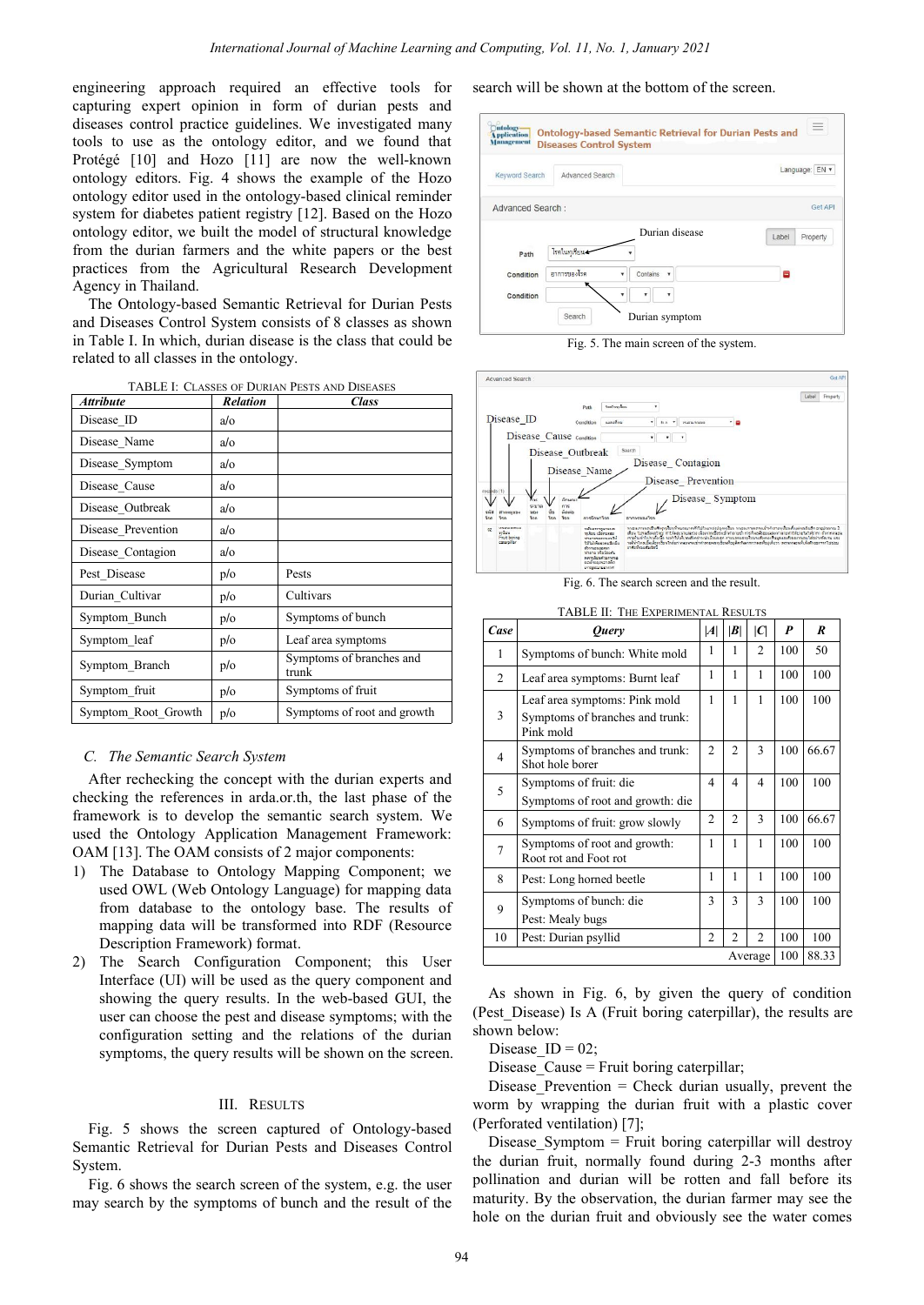International Journal<br>
out [7];<br>
We evaluated our system in terms of th<br>
and overall performance. Equation 1, 2,<br>
below: below: International Journal of Mack<br>
t [7];<br>
We evaluated our system in terms of the precision<br>
d overall performance. Equation 1, 2, and 3<br>
low:<br>
Precision:<br>  $P = |A|/|B|$ <br>
Recall:<br>  $R = |A|/|C|$ <br>
Overall performance:<br>
(F-measure) out [7];<br>
We evaluated our system in terms of the precision, recall,<br>
and overall performance. Equation 1, 2, and 3 are shown<br>
below:<br>
Precision:<br>
Precision:<br>
Precision:<br>
Precision:<br>
Precision:<br>
Precision:<br>
Precision:<br>
Pr out [7];<br>
We evaluated our system in terms of the precision, recall<br>
and overall performance. Equation 1, 2, and 3 are shown<br>
below:<br>
Precision:<br>
P =  $|A|/|B|$  (1<br>
Recall:<br>
Recall:<br>  $R = |A|/|C|$  (2<br>
Overall performance:<br>
(

Recall: 
$$
R = |A|/|C|
$$
 (2)

out [*I*];<br>
We evaluated our system in terms of the precision, recall,<br>
and overall performance. Equation 1, 2, and 3 are shown<br>
below:<br>
Precision:<br>
Precision:<br>
Precision:<br>
Precision:<br>
Precision:<br>
Precision:<br>
Precision:<br> Precision:  $P = |A|/|B|$  (1)<br>
Recall:  $R = |A|/|C|$  (2)<br>
Overall performance:<br>
(F-measure)  $F = 2(R^*P)/(R+P)$  (3)<br>
where,  $|A|$  = Number of the correct answer<br>  $|B|$  = Number of total answers<br>  $|C|$  = Number of total answers<br>
Th performance:<br>  $F=2(R^*P)/(R+P)$  (3)<br>  $=$  Number of the correct answer<br>
there of total answers<br>
then was tested by 2 experts using 10 cases of the<br>
e correctness of the query results must be given by<br>
otherwise that case woul

The system was tested by 2 experts using 10 cases of the<br>
query. The correctness of the query results must be given by<br>
2 experts, otherwise that case would be marked "fail". Table<br>
II shows the experimental results.<br>
IV. query. The correctness of the query results must be given by<br>
2 experts, otherwise that case would be marked "fail". Table<br>
II shows the experimental results.<br>
IV. CONCLUSIONS AND FUTURE WORKS<br>
By given 10 cases of the que Lexperts, otherwise that case would be marked "fail". Table<br>
II shows the experimental results.<br>
IV. CONCLUSIONS AND FUTURE WORKS<br>
By given 10 cases of the query, the experimental results<br>
(Plancococus minor) around the b II shows the experimental results.<br>
IV. CONCLUSIONS AND FUTURE WORKS<br>
By given 10 cases of the query, the experimental results<br>
yielded 100% of precision, 88.33% of recall, and 93.8% of<br>
F-measure. The system provides 8 cl TV. CONCLUSIONS AND FUTURE WORKS<br>By given 10 cases of the query, the experimental results<br>alded 100% of precision, 88.33% of recall, and 93.8% of<br>measure. The system provides 8 classes of pests and<br>the Burnt leaf and the IV. CONCLUSIONS AND FUTURE WORKS<br>
By given 10 cases of the query, the experimental results<br>
yielded 100% of precision, 88.33% of recall, and 93.8% of<br>
F-measure. The system provides 8 classes of pests and<br>
diseases of 3 d TV. CONCLUSIONS AND FUTURE WORKS<br>
By given 10 cases of the query, the experimental results<br>
yielded 100% of precision, 88.33% of recall, and 93.8% of<br>
diseases of 3 durina cultivars (Monthong, Channel of Burnal cultivars ( By given 10 cases of the query, the experimental results<br>
yielded 100% of precision, 88.33% of recall, and 93.8% of<br>
F-measure. The system provides 8 classes of pests and<br>
diseases of 3 durian cultivars (Monthong, Chanee a yielded 100% of precision, 88.33% of recall, F-measure. The system provides 8 classes diseases of 3 durian cultivars (Monthong, Kanyao). We noticed that there were some error of the Burnt leaf and the Leaf spot diseases (t

# **APPENDIX**

durian. Thailand, we can classified the major pests of durian<br>6 types: 1) Durian seed borer, 2) Durian psyllids, 3)<br>boring caterpillar, 4) Mealy bugs, 5) Shot hole borer,<br>5) White grub [14]. Table III shows the 6 major pests of<br>n.





TABLE IV: THE 4 MAJOR DISEASES OF DUI<br>
SERIGE OF DUISEAGES OF DUISEAGES OF DUISEAGES OF LEAT, trunk at<br>
The Pink Disease of Leaf, trunk at<br>
saidiomyceae fungus al<br>
salmonicolor. The diseases<br>
smaller branches of duria<br>
and Separation 19 and 200 and 200 and 200 and 200 and 200 and 200 and 200 and 200 and 200 and 200 and 200 and 200 and 200 and 200 and 200 and 200 and 200 and 200 and 200 and 200 and 200 and 200 and 200 and 200 and 200 and 200 espectively. Indeed in the spectrom of this peak<br>auses durian trees to die [22].<br>
I MAJOR DISEASES OF DURIAN IN THAILAND<br>
Disease outbreak<br>
Leaf, trunk and branch<br>
The Pink Disease normally caused by<br>
basidiomyceae fungus MAJOR DISEASES OF DURIAN IN THAILAND<br> **Disease outbreak**<br>
Leaf, trunk and branch<br>
The Pink Disease normally caused by<br>
basidiomyceae fungus also known as Corticum<br>
salmonicolor. The disease attacks the twigs and<br>
smaller **MAJOR DISEASES OF DURIAN IN THAILAND**<br> **Disease outbreak**<br>
Leaf, trunk and branch<br>
The Pink Disease normally caused by<br>
basidiomyceae fungus also known as Corticum<br>
salmonicolor. The disease attacks the twigs and<br>
smaller MAJOR DISEASES OF DURIAN IN HAILAND<br> **Disease outbreak**<br>
Leaf, trunk and branch<br>
The Pink Disease normally caused by<br>
basidiomycean eingus also known as Corticum<br>
basilmonicolor. The disease attacks the twigs and<br>
smaller **Example 12**<br> **Example 15**<br>
Leaf, trunk and branch<br>
Leaf, trunk and branch<br>
basidiomyceae fungus also known as Corticum<br>
salmonicolor. The disease attacks the twigs and<br>
smaller branches of durian trees causing wilting<br>
an Leaf, trunk and branch<br>The Pink Disease normally caused by<br>basidiomyceae fungus also known as Corticum<br>salmonicolor. The disease attacks the twigs and<br>amaller branches of durian areas causing withing<br>and dieback. Four year The Pink Disease normally caused by<br>basidiomyceae fungus also known as Corticum<br>salmonicolor. The disease attacks the twigs and<br>smaller branches of durian trees causing wilting<br>and dieback. Four years and above old durian<br> basidiomyceae fungus also known as Corticum<br>salmonicolor. The disease attacks the twigs and<br>smaller branches of durian trees causing wilting<br>and dieback. Four years and above old durian<br>tree are subject to this attack due salmonicolor. The disease attacks the twigs and<br>smaller branches of durian trees causing wilting<br>and dieback. Four years and above old durian<br>tree are subject to this attack due to bushy<br>canopies. Those areas with heavy ra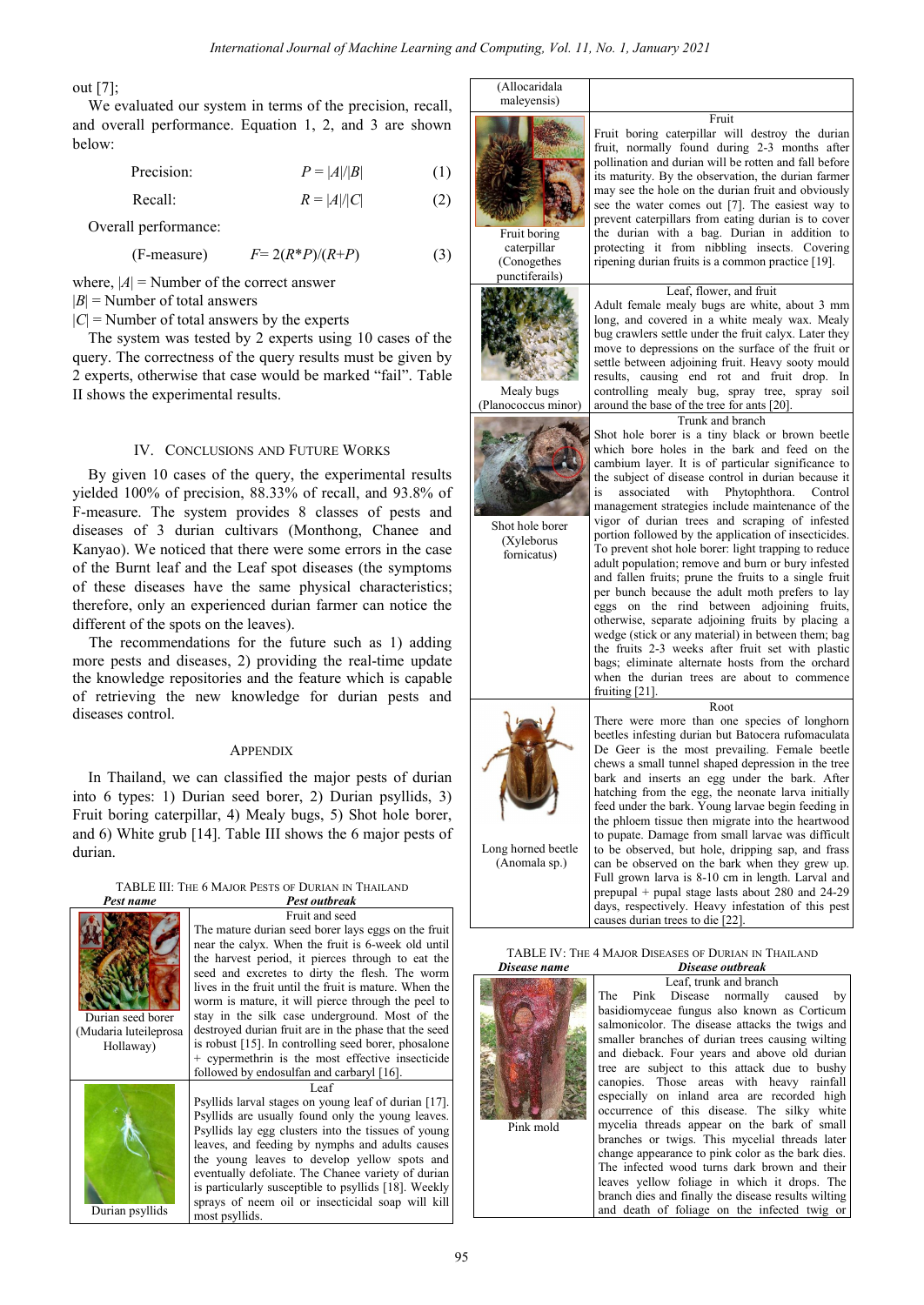![](_page_4_Figure_1.jpeg)

Froc. the *P*<br>
Froc. the mainting and Burnt leads are Fruit rot, Pink<br>
fruits, e.g. the major diseases of durian are Fruit rot, Pink<br>
mold, White mold, and Burnt leaf [23] (See Table IV).<br>
[24] Durian,<br>
tup://anim<br>
CONFLIC

## **REFERENCES**

- 
- [2] S. Parichatnon, K. Maichum, and K. Peng, "Measurement of technical efficiency of durian production in Thailand: An application of data envelopment analysis approach," *IRA-International Journal of Management and Social Sciences*, 2017, vol. 6, pp. 486-494.
- CONFLICT OF INTEREST<br>
The author declares no conflict of interest.<br>
The author declares no conflict of interest.<br>
I25] Phytophthora fruit relations of Phono<br>
REFERENCES<br>
II H. E. Win, "Analysis of tropical fruits in Thail CONFLICT OF INTEREST<br>
alsease.html<br>
alternation distance in the Meridian School interest.<br>
alternation of data<br>
H. E. Win, "Analysis of tropical fruits in Thailand," 2017.<br>
Alternation and laternation in Thailand. An appli Examples and thor declares no conflict of interest.<br>
Interval and the properties the three terms of the terms of the terms of the terms of the terms of the terms of the terms of technical<br>
H. E. Win, "Analysis of tropical REFERENCES<br>
REFERENCES<br>
H. E. Win, "Analysis of tropical fruits in Thaila<br>
S. Parichatnon, K. Maichum, and K. Peng, "Me<br>
efficiency of durian production in Thailand: *i*<br>
envelopment analysis approach," IRA-Inter<br> *Managem* EXERENCES (19 V. Tongsri, P. Son<br>
REFERENCES characteristics of Photo<br>
19 H. E. Win, "Analysis of tropical fruits in Thailand," 2017.<br>
19 Agriculturae et Silvicu.<br>
19 Agriculturae et Silvicu.<br>
19 Agriculturae et Silvicu.<br> REFERENCES<br>
H. E. Win, "Analysis of tropical fruits in Thailand," 2017.<br> *Mariculturae et Silviculture*<br>
S. Parichatnon, K. Maichum, and K. Peng, "Measurement of technical<br>
efficiency of durian production in Thailand: An a **INCRETATIVE THE SET EXECTS:**<br> **IFFORE THE SET ASSET INTERT IS THE USE THE SET AND INDIVIDUAL S. Parichatnon, K. Maichum, and K. Peng, "Measurement of tectefficiency of durian production in Thailand: An application of enve** [1] H. E. Win, "Analysis of tropical fruits in Thailand," 2017.<br>
[2] S. Parichatnon, K. Maichum, and K. Peng, "Measurement of technical [27] T. K. Lim, "Durian: denvelopment analysis approach," *IRA-International Journal* E. Win, Haliysis or upperal runs in Trialiand, 2017.<br>
S. Parichation, K. Maichum, and K. Peng, "Measurement of technical [27] T. K. Lim, "Duria<br>
efficiency of durian production in Thailand: An application of data<br>
envelopm *S. Facinalion, K. Watelinin, and K. Peng, Weasterlein of ethnical and Conference of data* envelopment analysis approach," *IRA-International Journal of* Copyright © 2021 by *Management and Social Sciences,* 2017, vol. 6, Exampler analysis approach, *IKA-International Journal of*<br>
Management and Social Sciences, 2017, vol. 6, pp. 486-494.<br>
[3] K. Kubo and S. Sakata, "Impact of China's increasing demand for<br>
user the Creative Conservation an *Generation Expert Systems*, Springer-Verlag New York, Inc., 1993,<br> *Generation AS Sakata*, "Impact of China's increasing demand for use, distribution, and reproduce on agricultural production in the Mekong region," *BRC*
- 
- K. Kubo and S. Sakata, "Impact of Chuagro produce on agricultural production in Research Report Bangkok Research Cen JETRO, 2018.<br>F. Pensiri and P. Visutsak, "Durian F. Pensiri and P. Visutsak, "Durian discriminant functio
- 
- 
- 
- 
- 
- 
- 
- 
- 
- 
- 
- 
- 
- 
- 
- 
- 1998.<br>
[23] Neweto plant. [Online]. Available: http://eto.ku.ac.th/neweto/ Entomology, vol. 99, no. 5, pp. 1596-1604, 2006.<br>
[21] Tips to control durian phytophthora and insect pests. [Online].<br>
Available: https://www.cropsreview.com/phytophthora.html<br>
[22] X. Cheng, R. Sardana, H. Kaplan, and I. Available: https://www.cropsreview.com/phytophthora.html<br>
[22] X. Cheng, R. Sardana, H. Kaplan, and I. Altosaar, "Agrobacterium-<br>
transformed rice plants expressing synthetic cryIA (b) and cryIA (c)<br>
genes are highly toxic
- e\_book/plant/r\_plant/rplant10.pdf
- http://animhosnan.blogspot.com/2013/12/durian-trunk-and-branchdisease.html<br>[25] Phytophthora fruit rot of durian.
- http://agris.fao.org/agris-search/search.do?recordID=AU9401224
- X. Cheng, R. Sardana, H. Kaplan, and I. Altosaar, "Agrobacterium-<br>transformed rice plants expressing synthetic cryIA (b) and cryIA (c)<br>genes are highly toxic to striped stem borer and yellow stem borer," in<br>Proc. the Natio transformed rice plants expressing synthetic crylA (b) and crylA (c)<br>genes are highly toxic to striped stem borer and yellow stem borer," in<br>Proc. the National Academy of Sciences, vol. 95, no. 6, pp. 2767-2772,<br>1998.<br>Newe genes are highly toxic to striped stem borer and yellow stem borer," in<br> *Proc. the National Academy of Sciences*, vol. 95, no. 6, pp. 2767-2772,<br>
1998.<br>
Neweto plant. [Online]. Available: http://eto.ku.ac.th/neweto/<br>
e\_bo *Proc. the National Academy of Sciences,* vol. 95, no<br>1998.<br>
Neweto plant. [Online]. Available: http://et<br>
e\_book/plant/r\_plant/rplant10.pdf<br>
b\_trin, trunk and branch disease. [Online].<br>
http://animhosnan.blogspot.com/2013 1998.<br>
[23] Neweto plant. [Online]. Available: http://eto.ku.ac.th/neweto/<br>
e\_book/plant/r\_plant/rplant10.pdf<br>
[24] Durian, trunk and branch disease. [Online]. Available:<br>
http://animhosnan.blogspot.com/2013/12/durian-trun
- 

Copyright © 2021 by the authors. This is an open access article distributed under the Creative Commons Attribution License which permits unrestricted use, distribution, and reproduction in any medium, provided the original work is properly cited  $(CC BY 4.0)$ .

![](_page_4_Picture_34.jpeg)

FranceComposis durionis on durian (Durio Zibethinus<br>
france france france a Bendeem," *Acta Universitatis*<br> *Sliviculturae Mendelianae Brunensis*, vol. 64, no. 1,<br> *Sliviculturae Mendelianae Brunensis*, vol. 64, no. 1,<br>
1 f Phomopsis durionis on durian (Durio Zibethinus<br>tent infection of the pathogen," Acta Universitatis<br>Silviculturae Mendelianae Brunensis, vol. 64, no. 1,<br>6.<br>ian: diseases and disorders," *Tropical Press*, 1990.<br>the author Extra metrican of the pathogen," Acta Universitatis<br>
Silviculturae Mendelianae Brunensis, vol. 64, no. 1,<br>
16.<br>
ian: diseases and disorders," Tropical Press, 1990.<br>
the authors. This is an open access article distributed<br> Silviculturae Mendelianae Brunensis, vol. 64, no. 1, 6.<br>
16.<br>
ian: diseases and disorders," *Tropical Press*, 1990.<br>
the authors. This is an open access article distributed<br>
mmons Attribution License which permits unrestr 16.<br>
ian: diseases and disorders," *Tropical Press*, 1990.<br>
the authors. This is an open access article distributed<br>
mmons Attribution License which permits unrestricted<br>
reproduction in any medium, provided the original<br> Let a a more in the authors. This is an open access article distributed<br>the authors. This is an open access article distributed<br>reproduction License which permits unrestricted<br>reproduction in any medium, provided the orig the authors. This is an open access article distributed<br>reproduction in any medium, provided the original<br>(CC BY 4.0).<br>**Porawat Visutsak** received a BEng in industrial<br>engineering in 1998 from the Faculty of Engineering,<br>K the authors. This is an open access article distributed<br>mmons Attribution License which permits unrestricted<br>reproduction in any medium, provided the original<br>(CC BY 4.0).<br>**Porawat Visutsak** received a BEng in industrial<br>e mmons Attribution License which permits unrestricted<br>reproduction in any medium, provided the original<br>(CC BY 4.0).<br>**Porawat Visutsak** received a BEng in industrial<br>engineering in 1998 from the Faculty of Engineering,<br>Kase use, distribution, and reproduction in any medium, provided the original<br>work is properly cited (CC BY 4.0).<br> **Porawat Visutsak** received a BEng in industrial<br>
engineering in 1998 from the Faculty of Engineering,<br>
Kasetsar